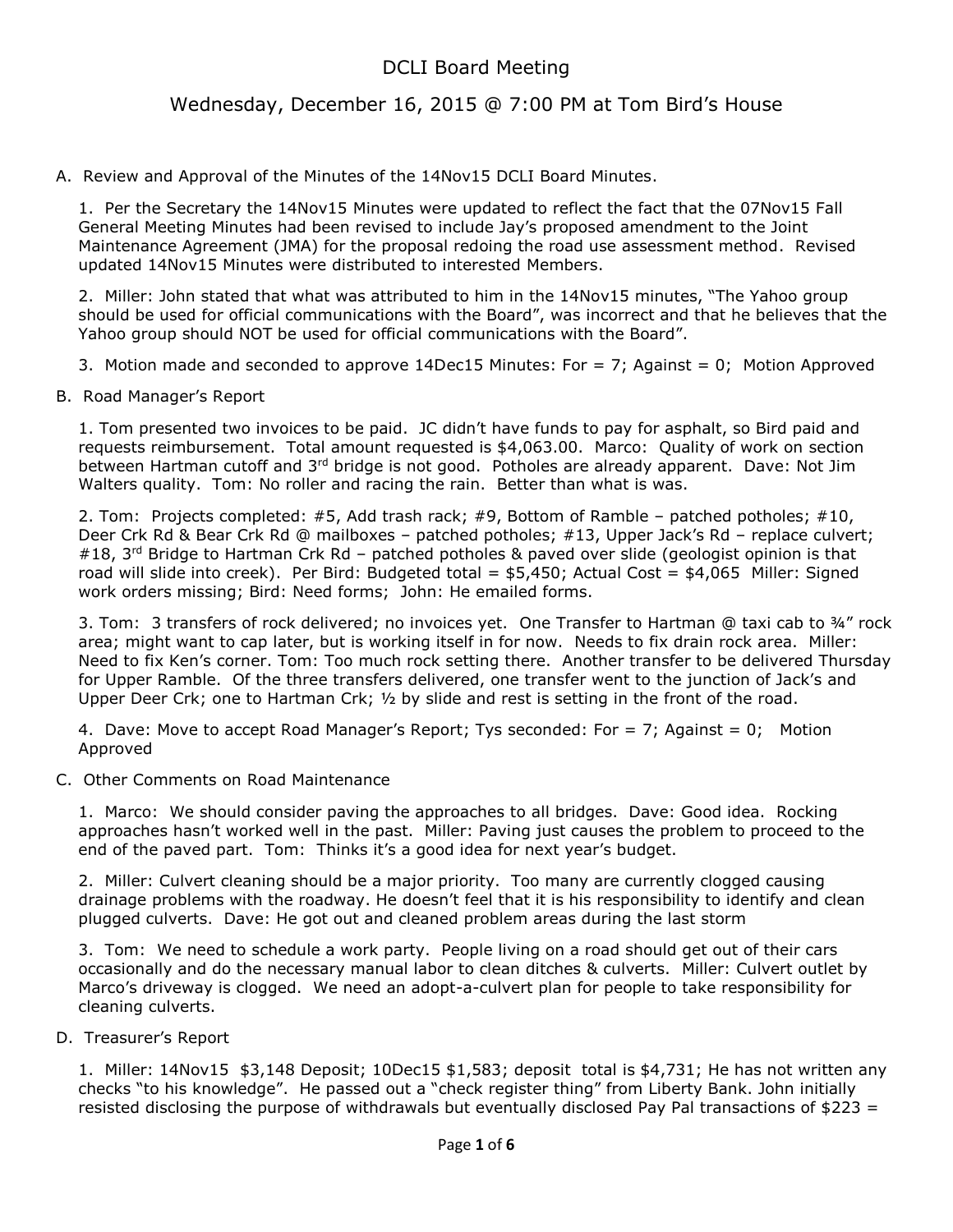QuickBooks software + disc +shipping and \$80 John's payment for Road Maintenance Fees. He agreed to disclose what the transactions are for in the future.

2. Chandik: We need a Balances Due Report. Miller: There is no Balances Due Report. All we have is Comstock bill outstanding. Chandik: Balances due from landowners; Miller: here is a report. (Report is Titled: DCLI Invoices for all Customers-1, May 1, through December 15, 2015; report column titles are "Customer", "Amount", "Open Balance": Source, derivation and meaning of included numbers very from speculative to totally incomprehensible.) Miller: You can get Balances Due report from Joy. Chandik: Joy isn't the Treasurer; you are. How am I as Secretary going to tell a title company what past due road maintenance fees are owed to DCLI to be collected upon the sale of the property ? John: I am the Treasurer and I will give you the numbers when you ask for them. Miller: You are nitpicking. Chandik: I want to know what every transaction represents because we as a Board are responsible for the legitimacy of all corporate funds.

3. Dave: What are deposits shown on bank report for ? Tys: Basically, Road Maintenance Fees payments for FY2015/16. John: Liberty Bank doesn't breakdown the source of the deposits on their statement. You can drill down further and identify the source of the checks. Miller: you guys have been snooping around in the bank account. Chandik: That's right. I have been looking for what kinds of transactions are being processed so that I can verify their legitimacy. John: I have a beef with that. Chandik: Tys and I both have access to the bank account. Miller: I don't think that is right. Tom: what is the problem with other Board Members accessing the account ? Miller: The more people who have access into the bank account and all the little things that happen, it causes problems. Tom: The intent of other Board Member access is to insure transparency of financial data for the Board and for the landowners we represent. Miller: Other people have never had access to the account. Dave: Anybody who is a signatory of the account has access to it. Miller: It has never been that way before. Chandik: It has always been that way from day one. No corporation on the planet entrusts corporate funds exclusively to one person. Tys: more importantly, every member of this Board (Tom: every member of this corporation) has a right to know what funds are going into and out of the corporate account. Miller: He attempts to interpret his financial report.

4. Tys: You as Treasurer are responsible for providing detailed financial information to the Board at each meeting and the Board will share it with the membership. Miller: No. That includes personal financial data that should not be distributed. Tys: The Balances Due are what landowners owe to the corporation and every member has a right to know this information. Miller: It is a little tricky to do. Tys: Why is it tricky ? Miller: I haven't verified that everything on previous years' spreadsheets are 100% correct and I am transferring current information to QuickBooks. Tys: How are you verifying the transactions? Miller: I've moved to QuickBooks now and had to go through all previous years transactions in Quicken for the years that Joy was posting to Quicken. I have a real problem with disclosing this information anyway. Tys: This is the fundamental problem. We are not talking about personal information. We are talking about corporate information that all Board Members and all landowners have a right to know. I want to know who is and who is not paying. Maybe I can do something to encourage more people to support Road Maintenance. The more we share information, the more likely it is to be accurate. People will complain if they have a payment issue and we can evaluate it and make adjustments where mistakes are made. I want to know what every member owes and how much is owed for each year in the past and present. Miller: I don't know about that.

5. Tys: I plan to post it on the Web site so that everybody can look at it. It's called transparency. Jay: He doesn't think that corporate financial data should be posted on the Web Site. Dave: It might be considered to be a shaming device. Tys: Only reason he has ever heard for not putting financial data on the Web Site is that one person didn't like his name being linked to his parcel number because he didn't want the government to know where he lived. Jay: I think it's a bad idea to publish everybody's name and how much they owe on the web site. It is going too far. Distributing it in printed form is O.K., but not publishing it on the Web Site. Dave: I guarantee you it would be perceived as a public shaming. Jay: we need transparency as a Board and anybody who asks to see the information should have it given to them, but we don't need to be proactive and distribute it. Tys: Let's start with getting all the financial data to the Board. Chandik: Could we decide what we mean by "all the information" ? No response was provided for this question.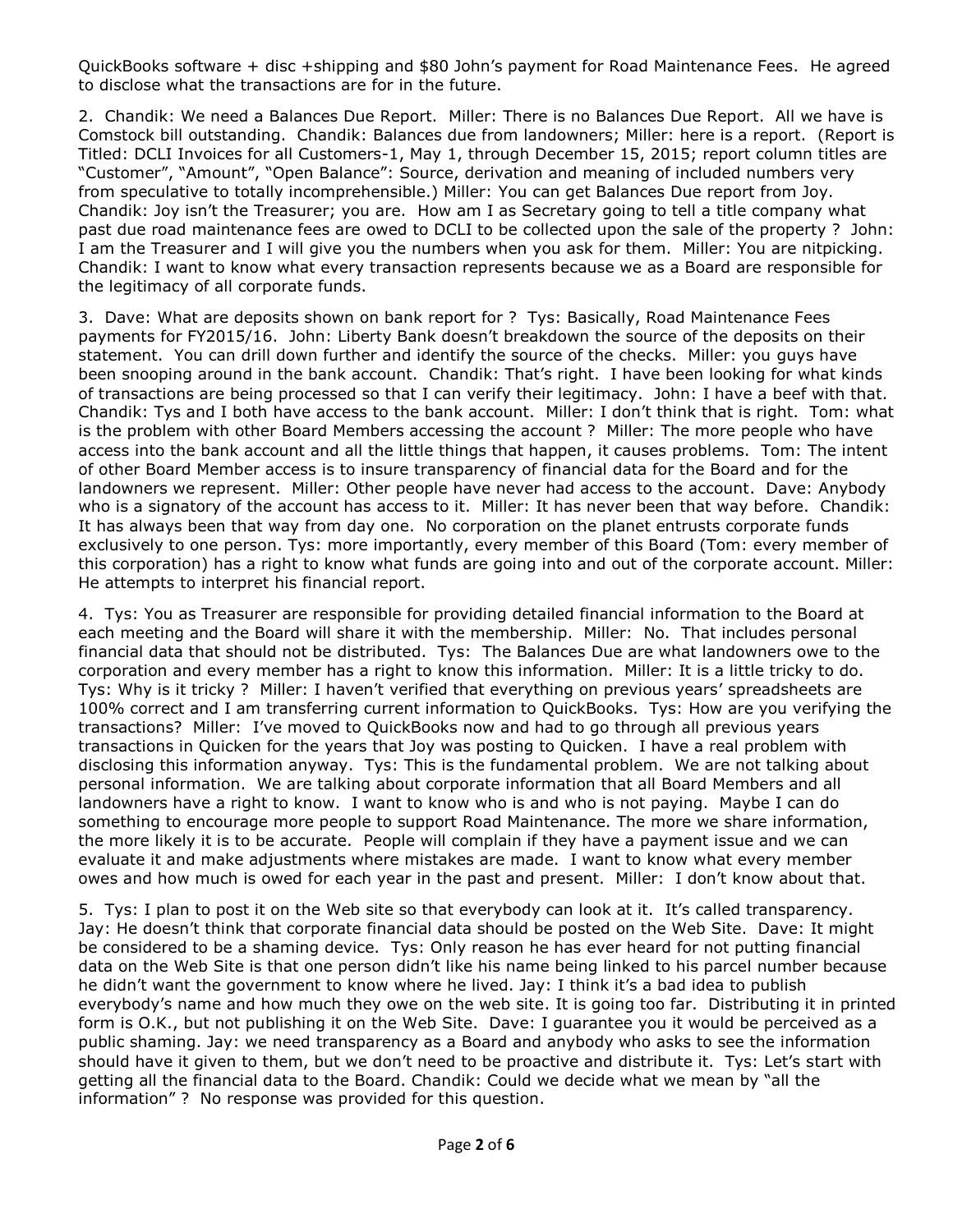Miller: Additional Treasurer issues include an outstanding payment to Comstock, invoices are up to date on QuickBooks, and vendors are being programmed into the system. He will attempt to provide what people were billed and what they paid for prior years.

Dave: So, what is the current bank balance after we subtract the current road maintenance invoices submitted by Tom ? Tom: that's what we are talking about. It's about \$31K minus the \$4K+ I summited today. Miller: I can't find the paper it was written on. You can go on line and find it.

Tys: Motion to accept Treasurer's Report; Jay so moves; Dave seconded: For = 7; Against = 0; Motion Approved

### E. Secretary's Report

1. Chandik: Hands out Master list of all DCLI associated landowners and Liens & Releases report from Santa Cruz County Recorders Office. He reviews content of reports including basic information about each landowner including name, address, email address, Resident/Non-Resident indicator, 845 indicator, mileage from Bear Creek to each parcel, DCLI Map #, and APN.

2. Miller: He thinks we need mileage from Bear Creek to Yellow gate and mileage from Yellow gate to parcels listed separately; Chandik: That depends upon how we agree to do the billing in the future, which will be discussed later.

3. Chandik: Pleads for everyone to check the information for mistakes and/or discrepancies based on Board Members knowledge of landowners and for the information to be distributed to landowners so that they can verify the accuracy. Tys: He doesn't want to put the landowners address or email address on the Web Site, but other than that he agrees to include the information. All information wiil distributed to Board Members. Phone numbers would be helpful.

4. Chandik: Explains report sorted by DCLI Map # and its linkage to Larry Palm's 1996 parcel map.

5. Chandik: Explains Liens & Releases report.

6. Chandik: Received Title company request for information on the sale of Patricia Skiff land including liens and outstanding Balances Due. I will respond to the title company based on the information provided by the Treasurer. Tom: Skiff is Johnny Jackson's girlfriend. Miller: Skiff hasn't paid any road dues since the land purchase in April, 2014. \$840 owed on the land. Chandik: But according to the list you just handed out, there is no balance due. Miller: Report shows Skiff owes \$840. Chandik: Shows list of balances due provided by Miller under the Treasurer's report. Miller's report shows NO balances due. What am I supposed to report to the title company ? Miller: I need to check into this.

7. Tys: To Miller, please sort your reports by last name and not first name. Miller: This can't be easily done in QuickBooks.

8. Tys: Motion to accept Secretary's report. Jay moves; John seconds; For = 7; Against = 0; Motion Approved

F. Old Business

1. Tys: Comstock letter: Last meeting we decided that, if anything, DCLI would pay \$1K, but not the \$2,475 billed to us, because there are charges in the bill for time periods before the Board's vote to hire a lawyer. No letter has been written because there was further chatter on line. No additional letters. Miller: Comstock is still tight with Greg and Ann. Tys: Fundamental issue is: Are we going to pay the \$1K or argue that we shouldn't pay anything ?

2. Chandik: I will not vote to pay Comstock anything. The work was intended to undermine the legitimacy of DCLI and I do not believe that DCLI Landowners should pay for this type of expense out of funds they intended to pay for road maintenance.

3. Marco: Didn't the DCLI Landowners vote to spend funds for this purpose ? Tys: No, the vote was at a Board meeting. Miller: The process started in November. Dave: I would agree with what Ron said. DCLI would be paying for self-destruction. Chandik: Somehow we need to stop these continuing efforts to bleed DCLI to death with lawyers' fees continually raising the same issues.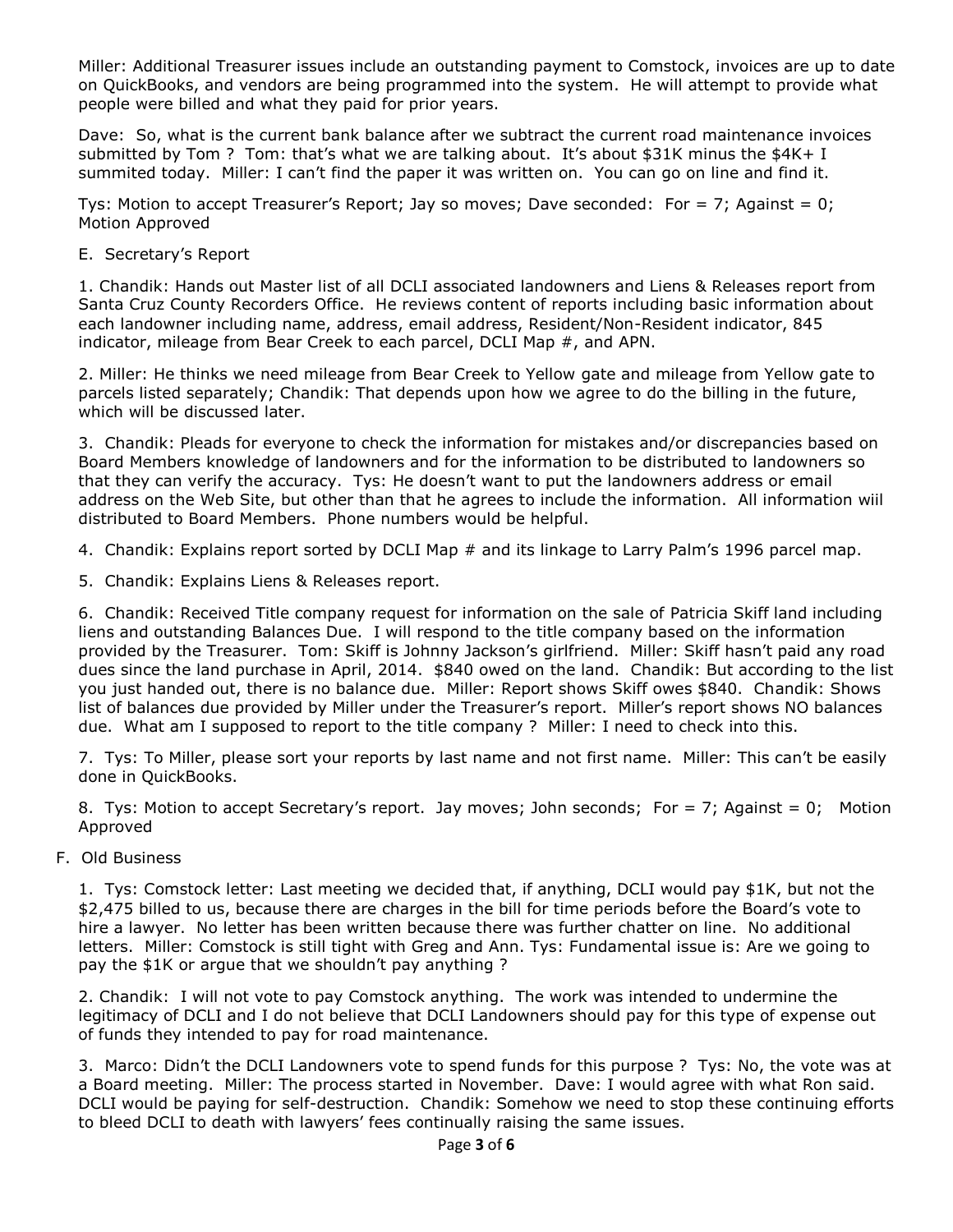4. Tom: I was on the Board at that time that proposal was brought up by Greg and Ann. Greg and Ann proposed having a lawyer review whether or not the existing JMA was legitimate. The Board did agree to address the issue, but not with lawyers we know about. This specifically excluded Comstock because of his personal service to Greg and Ann. Other lawyers with linkage to the incorporation effort were also excluded. Tom offered to find an unaffiliated lawyer. He found a Santa Cruz lawyer and submitted her name to the Board, but nothing was ever done about it. Chandik: What was Comstock trying to do ? Tom: The intention was to verify the validity of the JMA. Comstock should have reclused himself. Jay: There doesn't appear to be a Board motion to perform the work for which we are being charged. Tom: The Board voted to have a lawyer review the JMA. Comstock's proposal goes far beyond that direction and into the realm of abolishing the corporation and reconstructing it and very large cost, approximately \$100K. So, Comstock's response was not what was requested and not what was authorized. Tom's comments were not included in the Minutes of the meeting where the work was approved by the Board. Miller: There is a transcript available. Tom: I'd like to hear it. Dave: He would like to not reply to Comstock and see if he pushes it. Miller: He sent Comstock an email telling him to stop working on the project. This is where it now stands. Marco: He agrees that DCLI should not pay Comstock if it is established that it was agreed not to use Comstock, but someone went ahead and told him to pursue the issue. Tom: The mission was to determine the validity of the JMA, not to toss it out and start over. Miller: It was verbally said (but not included in the meeting Minutes) that Comstock would operate pro bono for Greg and Ann prior to a Board approval of the project. On Aug 3 at Gary's place the Board voted to give Comstock \$2,500 to review the JMA. This was officially done on Aug 3, but discussed at many previous meetings. Marco: Since the bill went back to February, why don't we just tell Comstock that we won't pay for anything prior to Board approval ? Jay: If the Board actually did agree to pay Comstock for his services, that changes the situation. Miller: Right after the Aug 3 meeting, Ann sent an email to Comstock saying that he could start billing DCLI now. Dave: The general tone among us seems to be to not pay anything at this time.

5. Tys: The question now is: How should we respond to Comstock ? Tom: I would be happy to meet with Comstock along with John or whoever else wants to go along. Dave: The intention would be to find out whether or not the agreement with Comstock was appropriately negotiated. Tys: By consensus he will let Tom interface with Comstock to determine an appropriate course of action. Tom: He will communicate his recommendations to the Board, after listening to the Board meeting recordings and prior to solidifying anything with Comstock.

#### G. Definition of "Member in Good Standing" for this Board

1. Tys: To be a "Member is Good Standing" according to the JMA, a DCLI Landowner (1) must have all current and prior years' balances due paid in full or (2) must have a valid payment plan approved by the Board in effect. We need to define what it means to have a "valid payment plan". Proposal: DCLI 2015/16 Board defines a "valid payment plan" to include payments that will cover 100% of the current fiscal year's assessment by the end of the current fiscal year. In addition, if there is any further debt, the payments must also cover at least 25% of that back debt in the fiscal year.

2. Jay: moves to accept the idea; Chandik seconds the motion. Discussion: Miller: I am not paying it. You can get rid of me that way and that's fine. Dave: In principal I am for it. Tom: I have people on the road saying, "Wait a minute. You are asking me to pay, but there are people on the Board who are not up to date." Miller: So, I'll just quit the Board and quit cleaning culverts and do nothing. That's what you want. Tom: No. That's not what we are after. Miller: I don't have the money, so you can do whatever. Marco: Is there some kind of other plan for people who can't afford it ? It's not much of a payment plan if they have to pay within a year. Chandik: If you don't pay down the debt, it will just keep growing. John: I make money on a project basis without a regularly scheduled paycheck. Every couple of years I get a good a job and get paid. John recollects bad experience with the first time he was liened for late payment of road maintenance fees. Miller: I'm willing to bump my \$20/month payments to \$40/month. Dave: To Tys: What would it require from John within your proposal to keep him in "good standing" and on the Board ? Tys: If your current assessment is \$525, that would be \$43.75 per month for the current year's road maintenance fee. John: Well, that's what you are going to get. Tys: It's now December and you are going to get another bill at the end of April', 2016. So you need to be at zero for the current fiscal year at the end of April. John: Can I get some credit for some of the work I do on the road ? Tys: That's a different conversation. Dave: It's not unprecedented.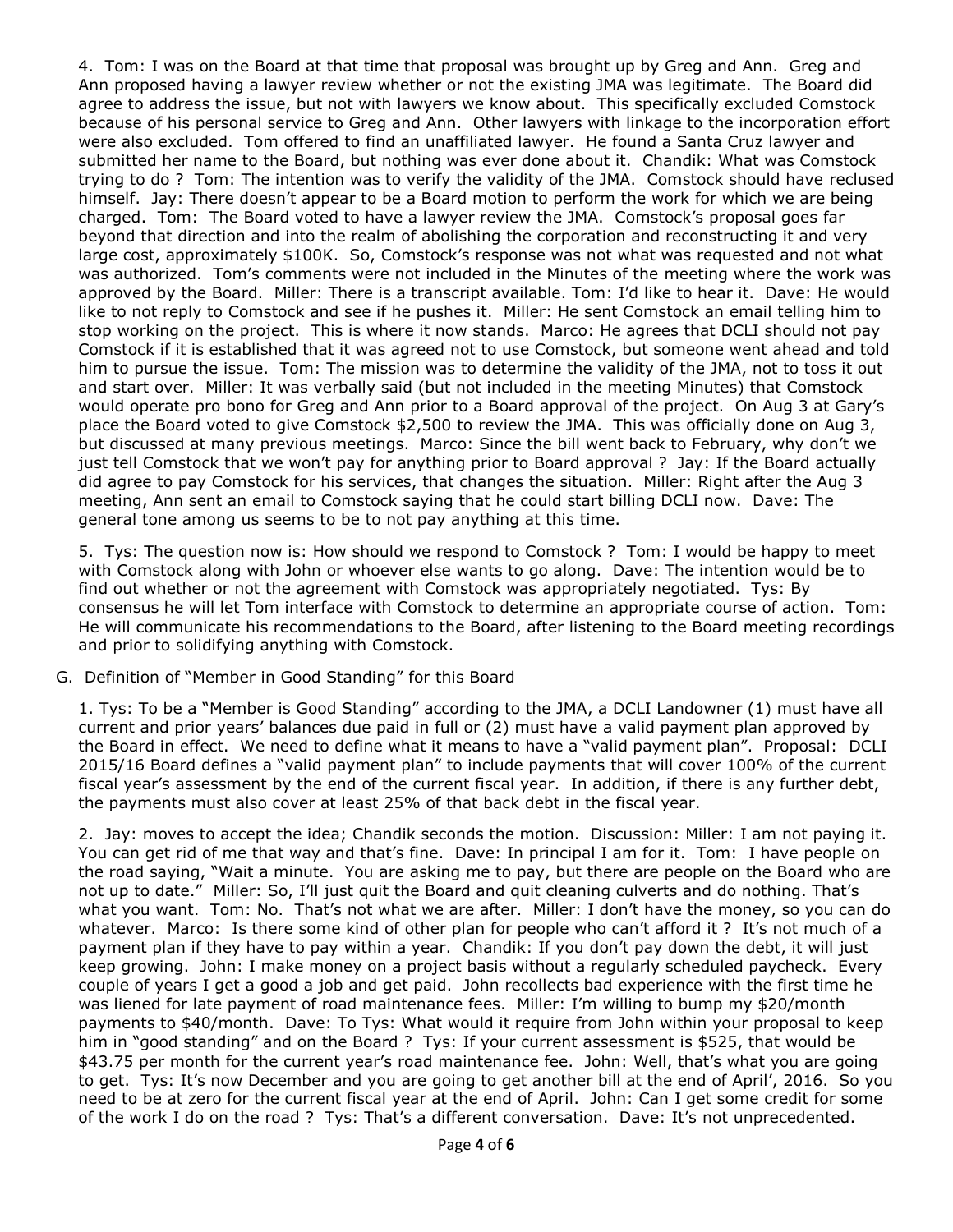John: In years past, like in the 90s I gotten a lot of credit. Chandik: I had sent an email with the previous Work Credit Voucher to the Board. Why can we not use that process ? Tys: when we do road projects now, we do not pay people to go along with the equipment and do manual work, so it is not in the budget. John: In my opinion that's a mistake. Tom: In Bear Creek Canyon we do give work credit, but it has to be for work scheduled in advance, included in the budget and not done retroactively. Chandik: To Tom: You had used the DCLI work credit voucher in the past. Is there some reason why you stopped using it ? Tom: Nobody asked for it. I'm not opposed to it.

3. Off the subject: Marco: Some people are upset about paying their bill when light weight water trucks continuously tear up the roads. Isn't there some way to bill the water trucks and let them collect from the water users ? Dave: He thinks it's time to have a serious talk with some of the big players regarding water usage and usage of the roads.

4. Tys: Back to Payment Plans: Jay: I think we should accept this policy effective May 1, 2016 and we should start moving John in that direction by accepting his offer of \$43.75 until then. John: And get paid for doing some of the extra labor he is doing. Tys: This is a Board policy that is six months late now. Tom: I know it's late, but we are just implementing the policy now and I don't think we can implement the policy retroactively. We need to have it effective with next year's billings. Tys: It's not retroactive to last year. Everybody got a bill around June. Jay: You're implementing a policy that had everyone known about it they could have paid off their assessment last June over twelve months. Now you're putting it into place and not giving anyone a chance to pay it off over 12months. Tys: Another way to look at it is to say that we have given everyone seven months to pay whatever they wanted to pay and now we're asking them to complete their payments by the fiscal year end. Tom & Dave: I don't think we can go back and change the terms of the payments as they existed when the billing went out. Tys: there was no policy in place at the time of the last billing. John: \$20/month was fine with the previous Board. Tys: It is not changing the rules retroactively. It is changing the rules now, at this point in time. Chandik: If we pass the motion, it becomes effective at the time we pass it, not retroactively. Jay: I'm withdrawing my support of the motion and let's amend it so that the applicable payments only apply to the remaining four months of the year. Tys: So what happens to the remaining FY2015/16 balance due. Do we just add it to the Prior Years' Remaining Balance Due ? Jay: Yes. John: I have a big debt already, so you can just add on to it. Tys: So how do I do the math ? Jay: That requires a little detail, which makes it difficult to work out on line. Chandik: I feel like a dumb sucker for paying my \$764 FY2015/16 assessment. I should have just blown it off. Dave: I paid mine and I don't feel that way. Tys: What do I tell other landowners who want to be on a payment plan ? John: This only applies to the Board doesn't it ? Tys: No. It applies to everyone. John: Then what are you going to do with people who don't pay, tell them they can't vote ? Tys: Yes. John: Then I'm totally opposed. Tom: That's a JMA issue, which you can change, but not easily. Chandik: To Dave: Can you really say that you paid your assessment, but your neighbor does not and it doesn't bother you ? Dave: No, but John was elected to the Board and it seems like we are trying to remove him with rule changes and that doesn't seem fair. Tys: Nobody is trying to remove John from the Board. Dave: I'm expecting everyone to pay their bill. Chandik: But you are making this one exception for Miller. How do you rationalize that ? Dave: Maybe it's not logical. Jay: I agree that we need to make rule changes, but I don't think that we should disenfranchise anyone. Dave: I don't think that anyone will not pay their road assessment because we allowed an exception for John which would allow him to stay on the Board. Tys: I have heard personally that some people will not pay. Jay: I think we should accept John's \$43.75/month offer and effective May 1, the new rules will become effective and he will have to comply. Tys: How do I tell other landowners what they should pay ? We are not even talking here about any attempt to recover Prior Years' Balances Due; in fact we are adding to them Jay: I admit that it makes me a little conflicted between the two principals we are trying to enforce. Dave: To John: Do you understand that under this amended proposal you would be paying \$43.75 per month thru April, 2016 and after that period, if you do not conform to the current year balance due payment plan and prior years balances due payment plan, you would not be eligible to be on the Board or to vote ? Dave: To Tys: I want to adopt your payment plan proposal with the next billing cycle and let people know this is coming. Tys: We are trying implement a defined payment plan, not an open-ended payment plan. By not implementing the plan now, people who do not meet the proposed payment criteria will be eligible to vote in the next election. Jay: I think that we need to implement the proposed payment plan changes with the May 1, 2016 bills. Until then, all payment plans currently in